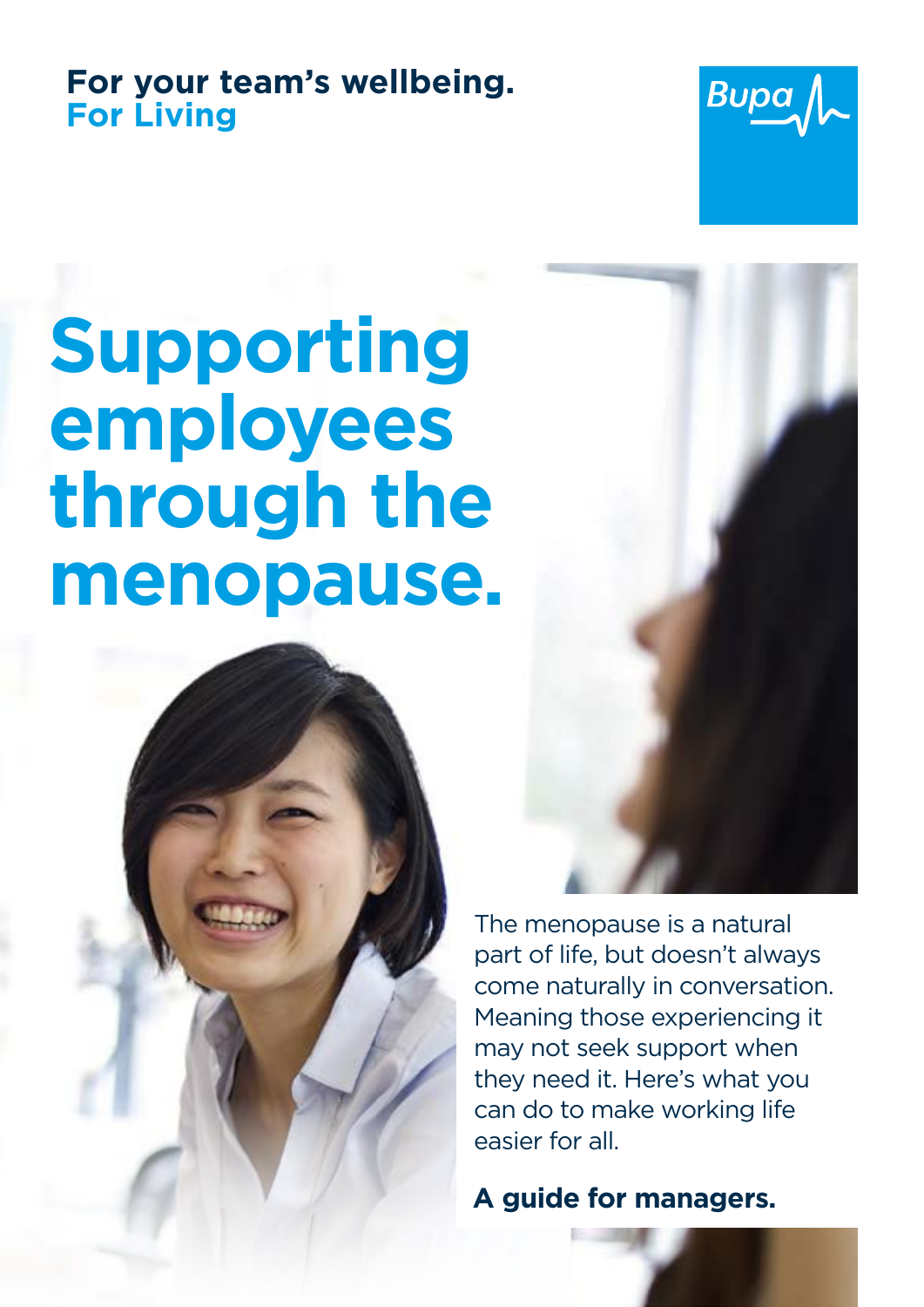# **The menopause is a natural stage of life.**

The menopause is a natural stage of life. In an ideal world, it's one that we would all feel able to open up about. Yet many women continue to experience difficult menopause symptoms in silence, especially in the work environment.

Six in every ten women feel their menopausal symptoms have had a negative impact on their work.<sup>1</sup> Yet almost half of women who needed a day off due to menopause symptoms say they wouldn't tell their employer the real reason.<sup>2</sup>

Here we provide guidance to help you support any team members experiencing menopausal symptoms, encourage open conversations and create a better working environment for women at this time of life.



1 Let's talk menopause. Chartered Institute of Personnel and Development, published March 2019. <sup>2</sup>A woman's relationship with the menopause is complicated. British Menopause Society fact sheet. Women's Health Concern. www.womens-health-concern.org, published October 2017

# **Know the facts**

Some women may find it daunting to discuss the menopause with someone who knows little about it. So the first step to providing support is to understand how the menopause affects women's lives.This will help to make you more approachable and give you the confidence to discuss any issues with your staff. It's also worth considering that many women

who start to experience menopausal symptoms may still be learning about the menopause themselves. So providing information and raising awareness within your workplace could make a difference for everyone; whether they are experiencing the menopause themselves, or in a position where they could support colleagues who are.

# **1-to-1 menopause support for your team**

For businesses with Bupa health cover, we have menopause-trained nurses on hand to offer personalised, clinical support and advice to your employees.

**They can reach our Menopause HealthLine on** 

# **0345 608 9984**

\*Lines are open from 8am to 8pm, 365 days a year. Calls may be recorded and to maintain the quality of our service we may monitor some of our calls, always respecting the confidentiality of the call.

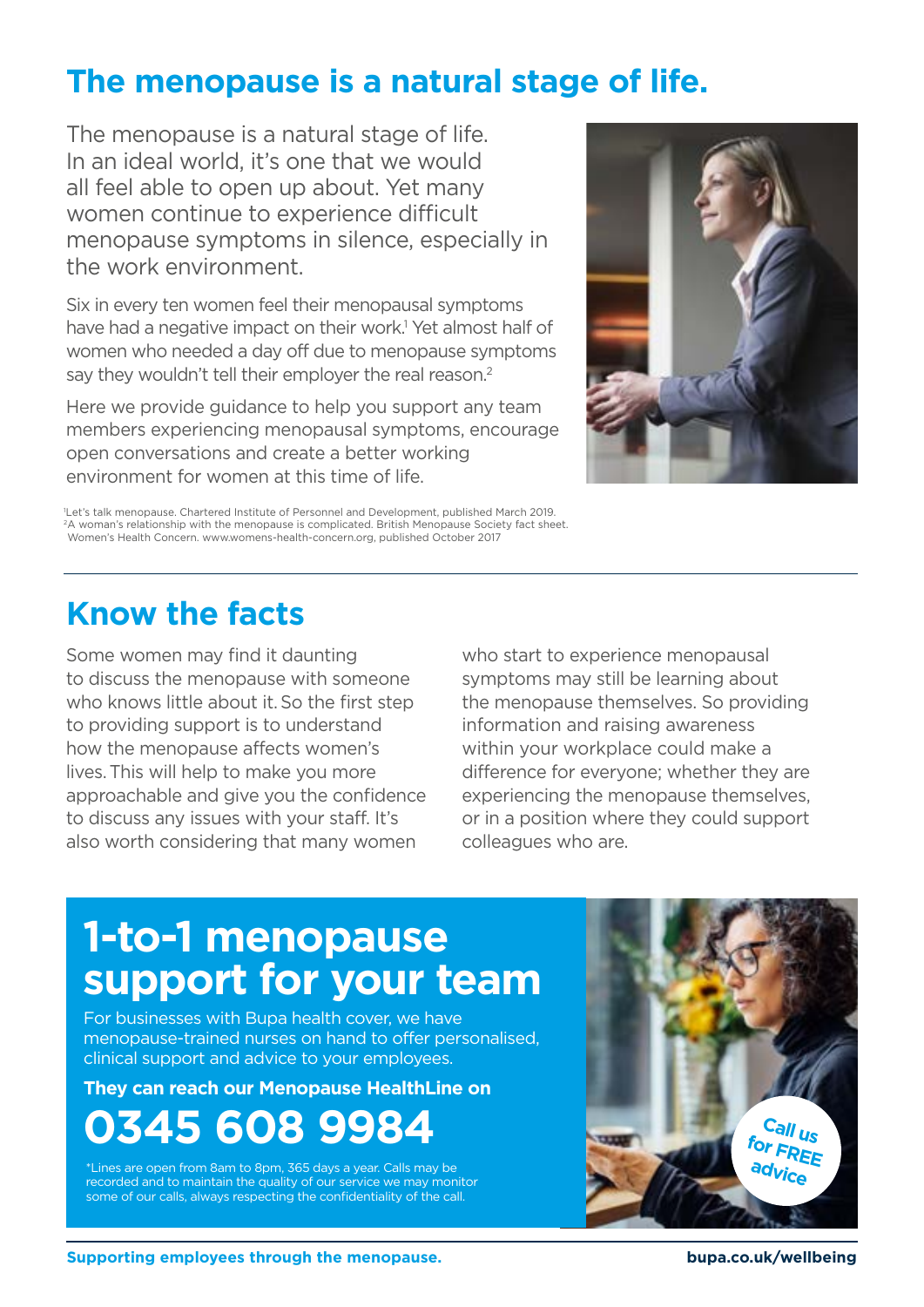#### What is the menopause?

At the menopause, a woman's oestrogen levels fall and she stops having periods. During the time leading up to the menopause – the perimenopause – hormonal changes can cause several physical and psychological symptoms.Some women have mild or no symptoms, but others may have severe symptoms and find it hard to cope. The perimenopause can last for several years, affecting a woman's performance and attendance at work.

### **The menopause can also affect people from transgender, non-binary and intersex communities, and its symptoms and impact can vary among different ethnic groups.**

In the UK, most women go through the menopause between the ages of 45 and 55, with the average age being 51, younger women can be affected too, by early menopause (aged 40 to 45) or premature menopause (before the age of 40).

Premature menopause may happen due to surgery (eg a hysterectomy) or medical treatments (eg for cancer).The menopause can also affect people from transgender, non-binary and intersex communities, and its symptoms and impact can vary among different ethnic groups.

### **6 in 10 menopausal women say their symptoms have had a negative impact on their work.**

Let's talk menopause. Chartered Institute of Personnel and Development, published March 2019.

#### Understand the symptoms

Every woman experiences the perimenopause differently, and her symptoms may flare up and down and change over time.Some people treat their symptoms with hormone replacement therapy (HRT), while all women will benefit from looking at their lifestyle and making helpful changes to ease menopause symptoms.Common menopausal symptoms include:

- hot flushes (a sudden feeling of heat in the face, neck and chest)
- aches and pains
- an urgent or regular need to urinate
- **F** irregular or very heavy periods
- poor sleep and night sweats
- **poor concentration, memory issues** and an inability to think clearly – often called 'brain fog'.

Many women also experience mood changes, feeling low or anxious, and increased stress at work can make this worse.Without treatment or support, menopausal symptoms can make it harder for women to cope at work, lowering their confidence and interfering with relationships with colleagues and at home. This may affect their morale and performance and lead to days off, or they may continue to work through due to worries about being seen to 'keep up' with colleagues and at home. The menopause comes at a time when women may be going through other stressful life events, such as bereavement, divorce or dealing with elderly parents.

They may also have childcare responsibilities, either for younger children or adapting to a change in the household with older children returning to live at home.

### **Hot flushes and night sweats affect up to 75% of menopausal women – and can last for 7 years or more.**

Menopause. Background information. Prevalence of symptoms. NICE Clinical Knowledge Summaries, last revised March 2017.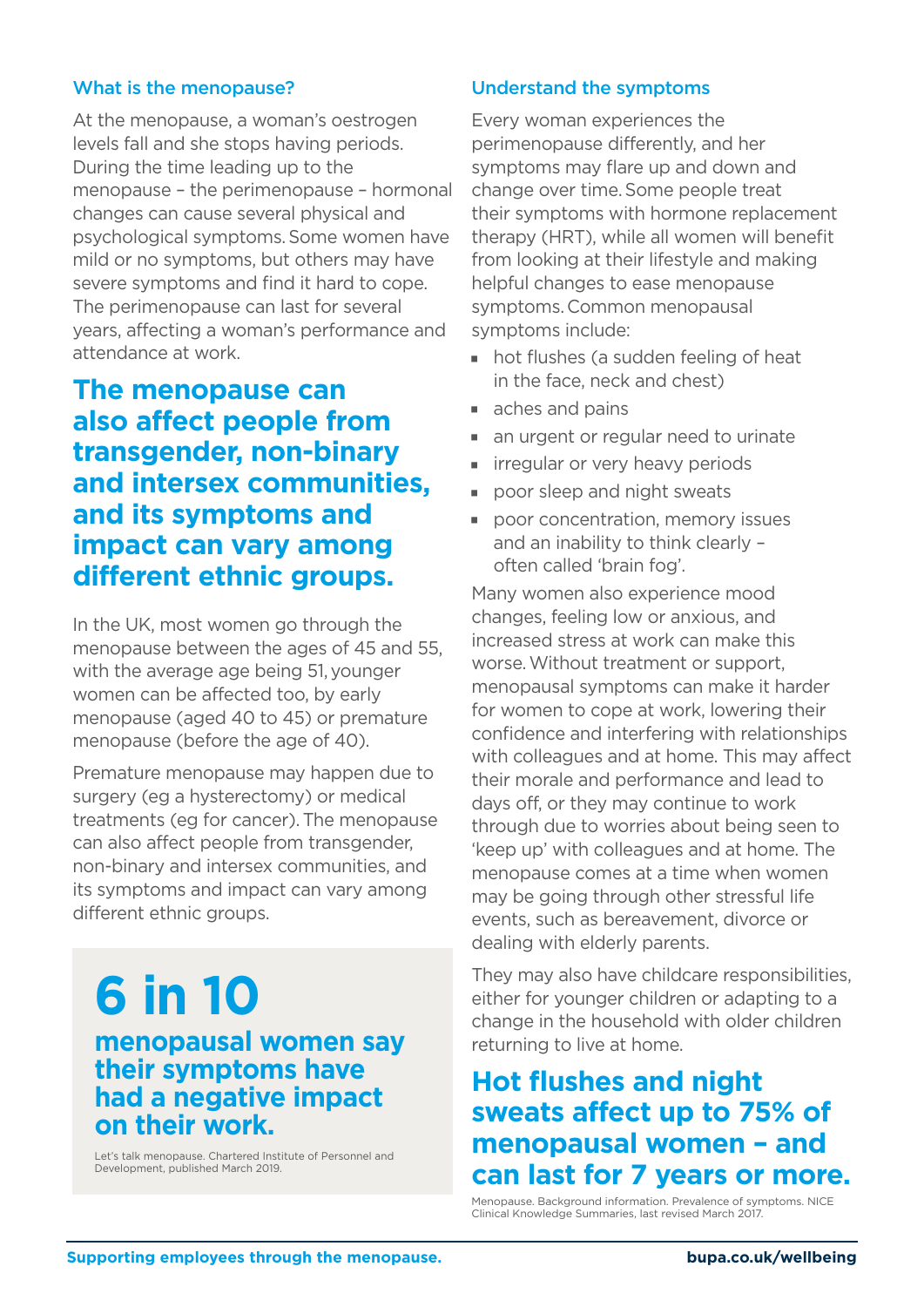# **How can you help employees?**

Treat the menopause with the same support and understanding as you would treat any other ongoing health concerns affecting your employees.

The menopause can be a particularly sensitive and personal issue, and some women may be worried that they could be stigmatised by colleagues.So it needs to be handled with care. Normalising the menopause in your workplace shows it's being taken seriously and women shouldn't be embarrassed to bring up the topic.

#### Make a statement

The menopause is a recognised occupational health issue and also a gender and age equality issue. Use workplace guidance to show that your business is committed to supporting your staff during all stages of a woman's life.

Review or update existing health and safety policies or frameworks, or create new ones, to take into account the needs of workers of all ages.

If you don't have specific menopause policies in place, create a general wellbeing policy that recognises the menopause as a key health issue.

Check that flexible working and sickness absence policies cover women going through the menopause.

Make sure staff know who they can speak to if they're experiencing any menopausal symptoms that do, or could, affect their work in any way.

One way to make sure menopause symptoms aren't being made worse by the work environment, or by working practices, is to carry out a workplace assessment. The Health and Safety Executive (HSE) website has templates you can use which cover both physical and mental wellbeing risks, including for home workers.

Have regular, informal one-to-one chats with your team members to encourage conversations about any issues (including health) that may be affecting their work.

# **1 in 4**

#### **menopausal women say they don't get the support they need from their manager.**

Let's talk menopause. Chartered Institute of Personnel and Development, published March 2019

#### Open up conversations

If team members are struggling with menopausal symptoms, they need to know that help and support is readily available. There's no 'one size fits all' approach though, and some women may find it easier than others to discuss the menopause with their colleagues or managers.

- Give staff the option of speaking to someone other than their manager, especially if their manager is younger or male.Some people may feel more comfortable speaking to a colleague they work with more closely, while others may feel more able to talk openly with someone from a completely different part of the organisation who has no influence over their role.Staff may appreciate, for example, the chance to have a female mentor who has been through similar life experiences, or equally sympathetic male mentors who have a partner or family member they supported through the menopause.
- $\blacksquare$  Treat each team member as an individual, as the menopause affects everyone differently.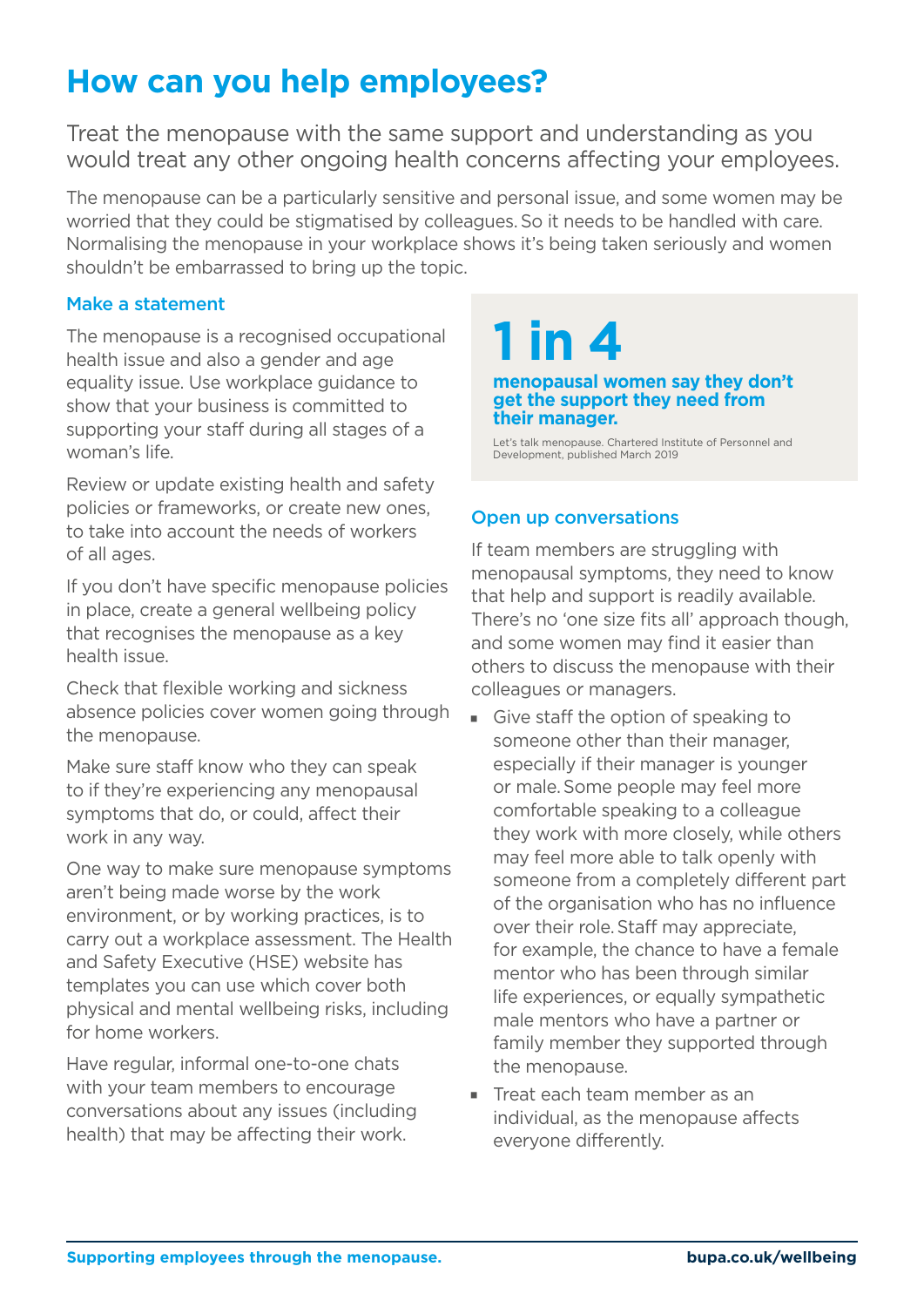**Around one in every three women has either experienced or is currently going through the menopause.Around eight in every ten women will experience noticeable symptoms, and of these 45% will find their symptoms hard to deal with.**

The menopause at work: a practical guide for people managers. Chartered Institute of Personnel and Development. www.cipd.co. published March 2019

- 
- $\blacksquare$  The menopause is a sensitive topic, so any conversations should be held in a private area where there won't be any interruptions.
- Don't offer medical advice, but do offer support. Suggest employees see their GP if their symptoms are affecting their daily life.Signpost your staff to an employee assistance programme (EAP) or counselling service, if these are available.
- Reassure your staff that discussions about their health, including the menopause, will always remain confidential. Information will only be shared if they consent to this.

#### **The symptoms (and impact) of the menopause can vary over time.**

So you'll need to have regular discussions to make sure your team member's needs continue to be met.

The menopause at work: a practical guide for people managers. Chartered Institute of Personnel and Development.

#### Find practical solutions

Managers, or the person responsible for occupational health, may need to put specific measures in place that will help staff cope with troublesome menopausal symptoms. Even simple changes to a working environment can make a big difference, enabling a woman to continue to perform at her full potential.Some changes may be physical ones, such as providing new equipment, while others may involve being more flexible with certain procedures.

For some staff, many of the practical steps below will be easier to do when working from home than in the workplace. But this very much depends on their home environment. For other staff, being at their workplace may be much better. It's important to support staff in working from the most comfortable environment for them, when work duties allow some flexibility.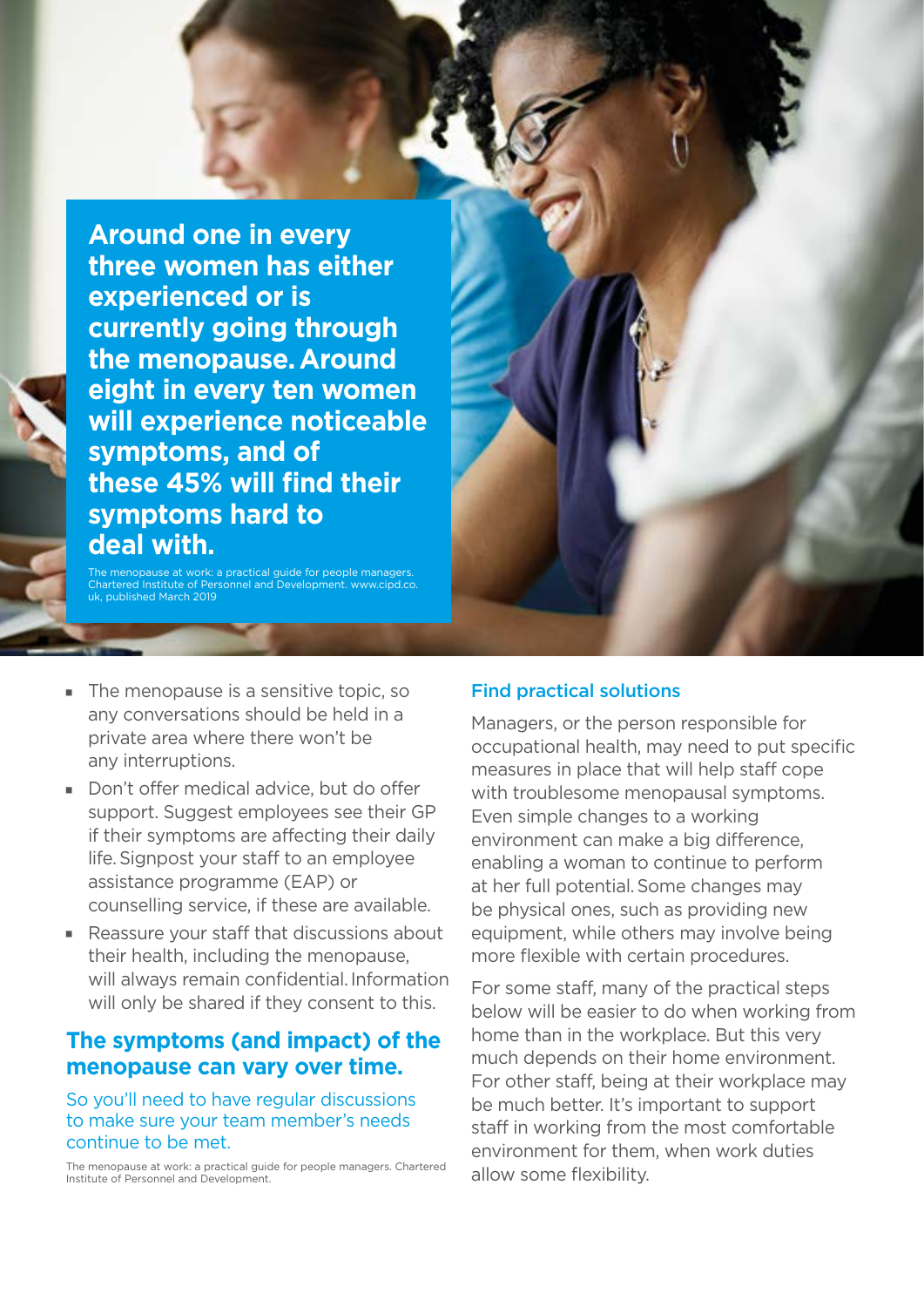- Can they sit by an opening window for some fresh air or a breeze?
- $\blacksquare$  Can they adjust the air conditioning or heating?
- Do they need a desk fan for when they have a hot flush?
- $\Box$  Can they change their uniform for something more comfortable, or remove layers?Nylon or close-fitting materials may worsen hot flushes or cause skin irritation.
- Do they have easy access to toilets and washing facilities?Bladder leakage (stress incontinence) may get worse at the menopause.
- $\blacksquare$  Is cold drinking water readily available at desks and workstations, during meetings or when travelling?
- $\blacksquare$  Is there somewhere they can rest or take a quiet break if they need to?Hot flushes can be very uncomfortable, embarrassing and distressing, and some menopausal women get very tired.Mindfulness, meditation and other relaxation techniques may help to reduce stress levels.
- I Is their desk or workstation set up properly to reduce aches and pains?This can be an especially important consideration when people are working from home.
- $\blacksquare$  If their work involves long periods of sitting or standing, can they move around freely, or take regular breaks?
- Can they take time off for healthcare appointments or leave early if their symptoms flare up?
- $\blacksquare$  Can they start and finish work later than usual, or change their shift if they have a restless night's sleep?
- $\blacksquare$  If they aren't working from home already, do they have the option to do so on a day when it would help them to manage symptoms?

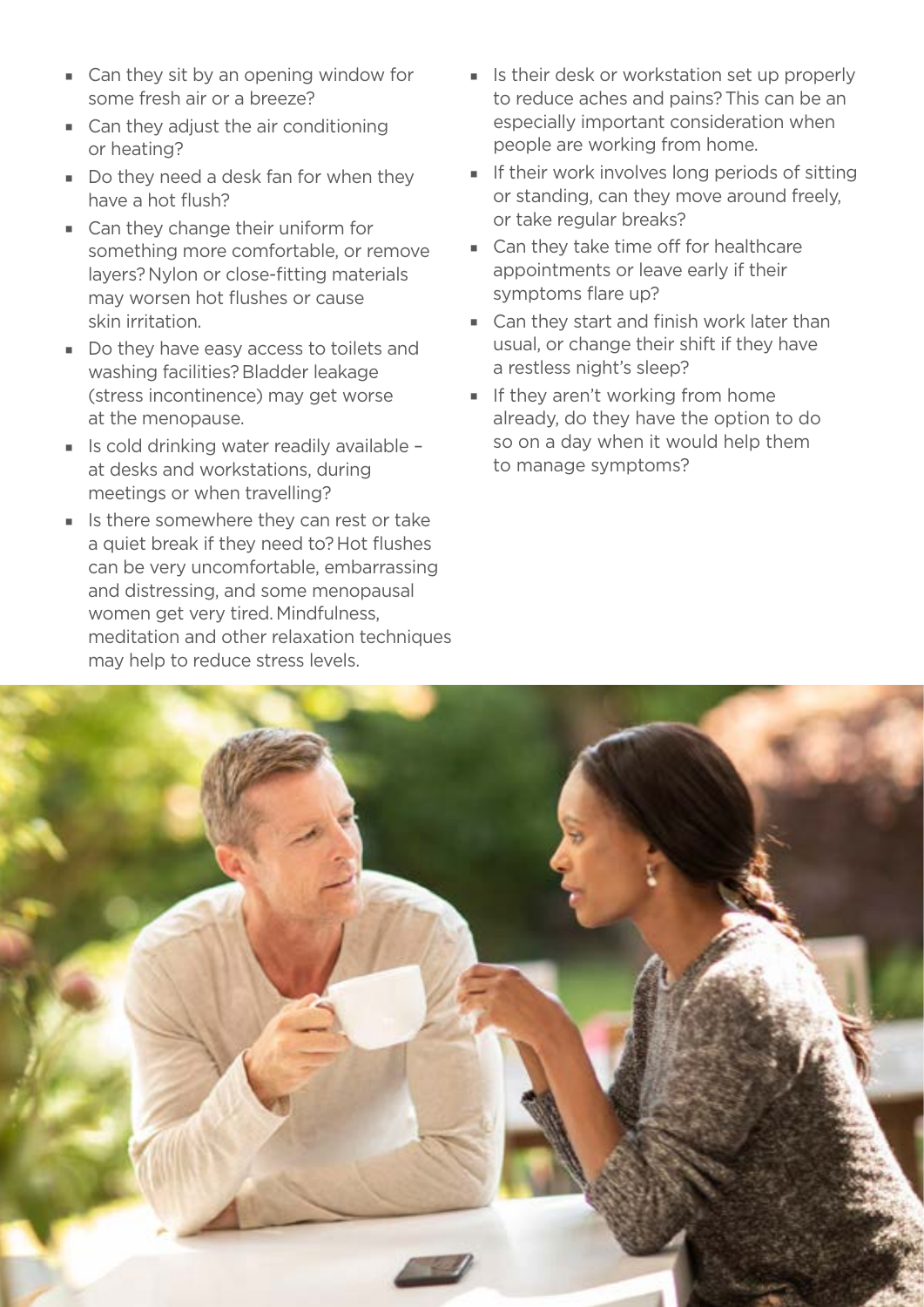# **Supporting all of your team**

Check how much your staff know about the menopause, and address any gaps in their knowledge.Challenge any negative attitudes and discrimination.

Remember that this isn't just an issue for women. Men may want to learn more about the menopause too, to support their colleagues, family and friends. And remember that trans men and non-binary people may also go through the menopause.

Train managers to be confident about having sensitive conversations with their staff, showing empathy and understanding.

Direct your employees to suitable evidence-based resources on the menopause. This may help women self-manage their symptoms and be able to share their knowledge with others.

#### $66$  **Julie's story**

"In the past six months, I've struggled with brain fog, tiredness due to waking multiple times each night (caused by sweats), and hot flushes during the day too. The brain fog is the most frustrating when you're used to clear, sharp thinking – you can't even remember what you've just said to someone.

I'm now medicated, which helps. But what has helped most has been the understanding of my manager. He performed a risk assessment for me and put things into place that will help. If I've struggled with sleep and can't function properly. I can call in and slide my shift if necessary. I can take time out if mood swings get to me – just a quick walk around the building can help.

I've extra support if I need it to do my job. I've now got a fan, paid for by the company, and I do feel supported. If all management were this understanding, it would massively help women who are going through the menopause."



# **Champion the menopause**

Identify a supportive colleague and create a dedicated 'menopause champion' role in your business.Make it clear who this is and how they can be contacted. This person could be responsible for:

- **p** organising menopause training and workshops
- $\blacksquare$  using posters to let staff know support is readily available
- **v** overseeing health and safety risk assessments
- $\blacksquare$  creating an informal support network for menopausal staff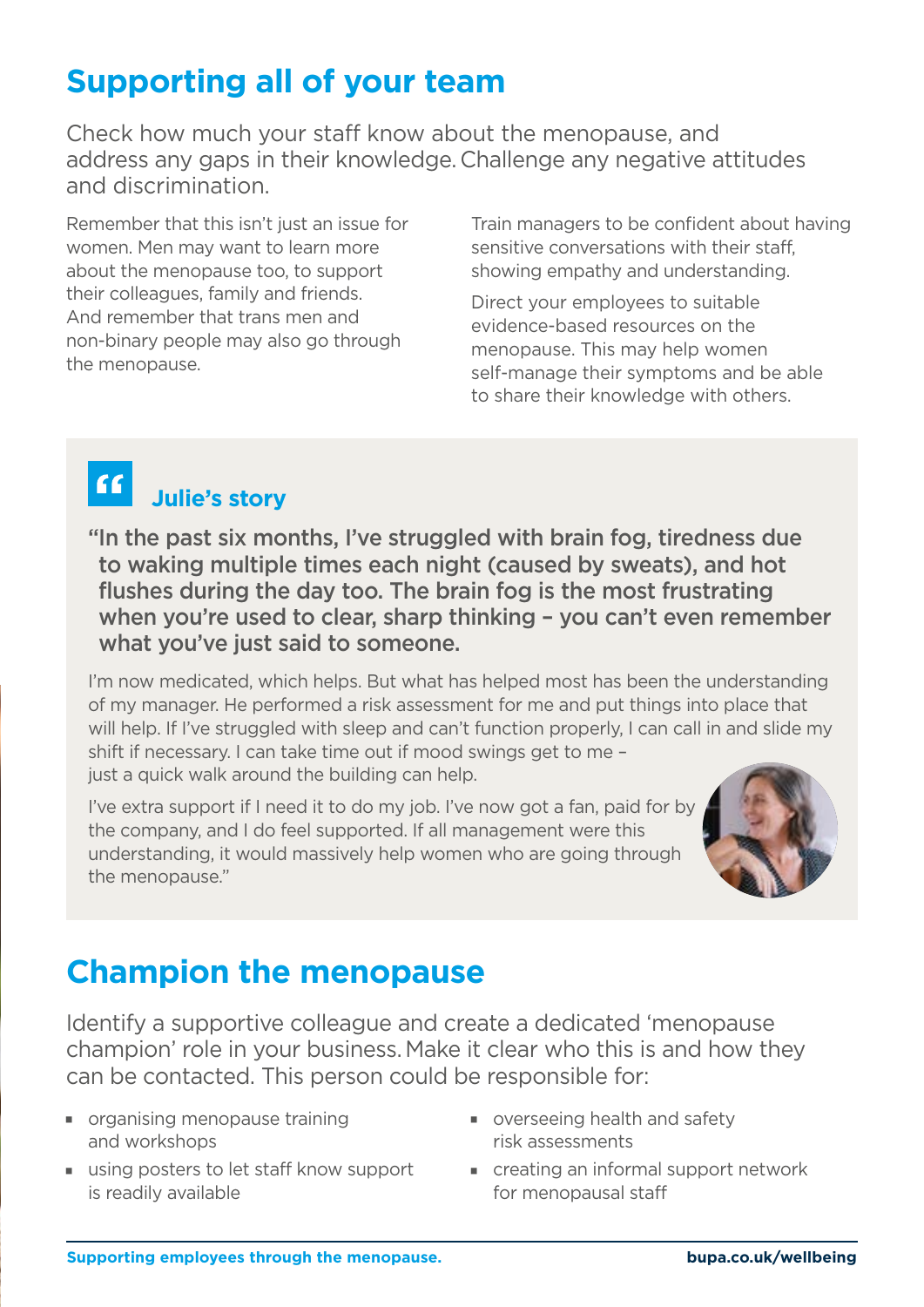#### Sally's story "I went into a relatively early menopause at around the age of 43. I had a whole myriad of symptoms, including feeling as though my core temperature had just risen overall, resulting in never feeling

the cold and always being hot (dreading the summer).

I made a point of educating myself on all things menopause to help myself and allay any fears that try to creep in. I'm able to provide understanding and reassurance to other

people. On a few occasions, I've had colleagues say things like, 'Thank goodness, it's good to know that this or that is normal and not something to worry about.' I try to get them to talk about it and not suffer in silence or in fear."

# **Five tips to take away**

#### **Normalise the menopause**

 $\overline{66}$ 

Dispel any taboos by making sure your whole team knows about key menopausal symptoms and how these can affect women at work.

### **Be practical**

Conduct a workplace assessment, and make any necessary changes that could help to ease employees' menopausal symptoms while they're at work.

### **Update policies**

Check that your business's health and safety, wellbeing and staff absence policies and frameworks recognise the menopause as a health issue.

### **Be flexible**

If a team member's work performance or attendance dips suddenly, check whether there are any underlying health issues, including the menopause.

#### **Be open**

Raise awareness of the menopause at work, and encourage conversations, so team members know they can ask for support if they need it.